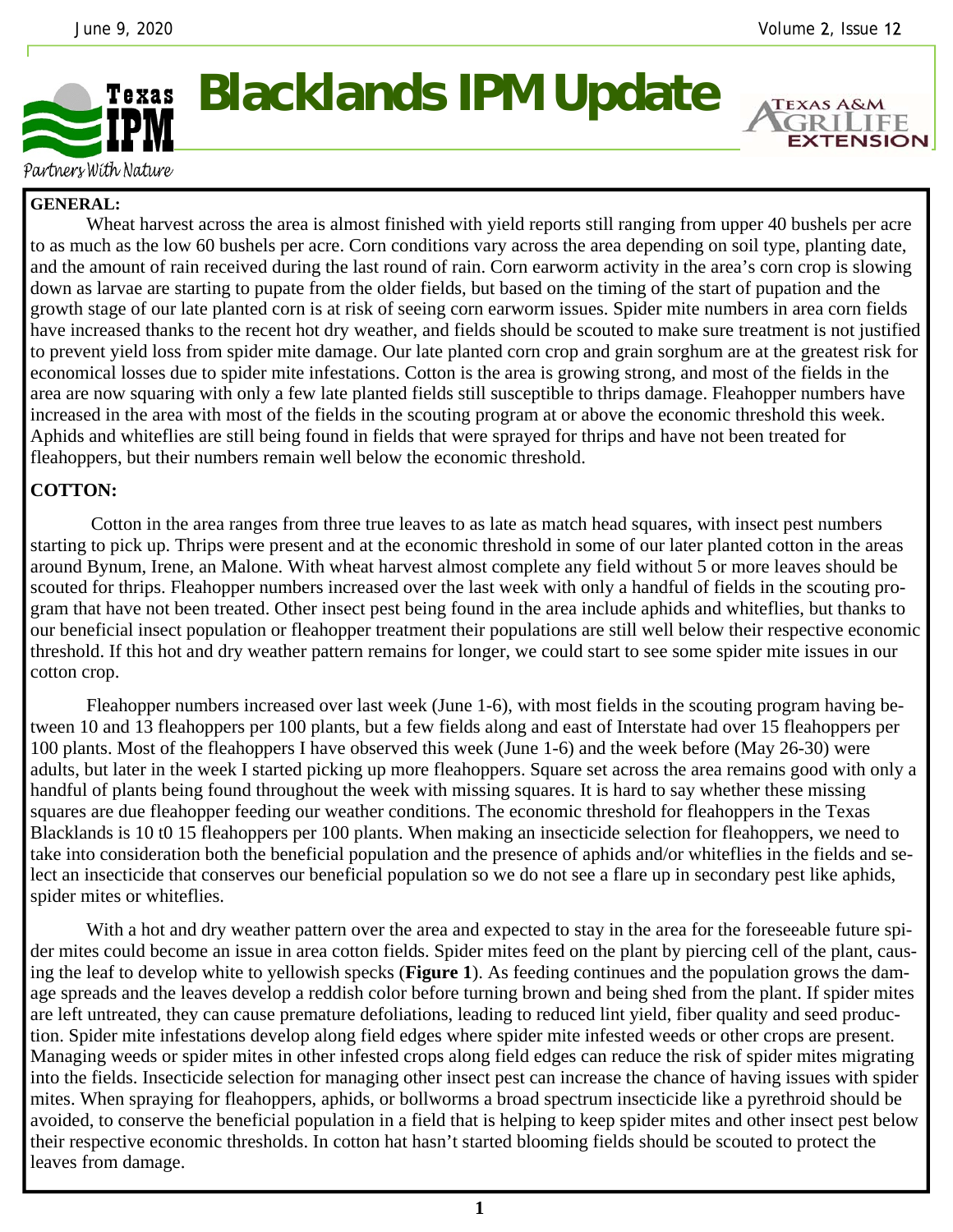Once fields are blooming and starting to set bolls, fields should be scouted to protect the leaves responsible for filling the bolls from spider mite damage, this includes the main leaf at the node of each fruiting branch and the subtending leaf on the fruiting branch. The economic threshold for spider mites in cotton has not been fully worked out for cotton in Texas, but spider mite infestations should be treated when at least 40 percent of the plants are showing noticeable leaf damage with a growing spider mite population. Spider mite infestations tend to be concentrated to certain parts of the field, and spot treatments can be made to manage their populations in a more economically feasible manner. There are four active ingredients that can be used to manage spider mites in cotton including abamectin (ABBA Ultra, Agri-Mek SC, and generics), spiromesifen (Oberon 4SC), etoxazole (Zeal 72WSP) and fenpyroximate (Portal).



**Figure 1.** White to yellowish stippling of cotton leaf caused by spider mite feeding. Photo Credit: Clemson University - USDA Cooperative Extension Slide Series , Bugwood.org

## **CORN:**

The area corn crop has fared the hot dry weather over the last 7 to 10 days well, with only a few corn fields exhibiting leaf curling from stress in the early mornings. All the corn in the area could use a rain especially fields on some of our lighter soil. The forecasted calls for temperatures this week to be in the upper 90s, and Tuesday is expected to break the triple digit barrier, this could lead to temperature stress in our younger crops, poor pollination in fields that are currently pollinating, and some kernel abortion in corn that is already pollinated. The recent dry weather has slowed disease development that picked up two weeks ago because of cooler wet weather. The biggest issue in area corn fields right now is spider mites, which are being found in area all around the area but are currently worse in fields west of the interstate.